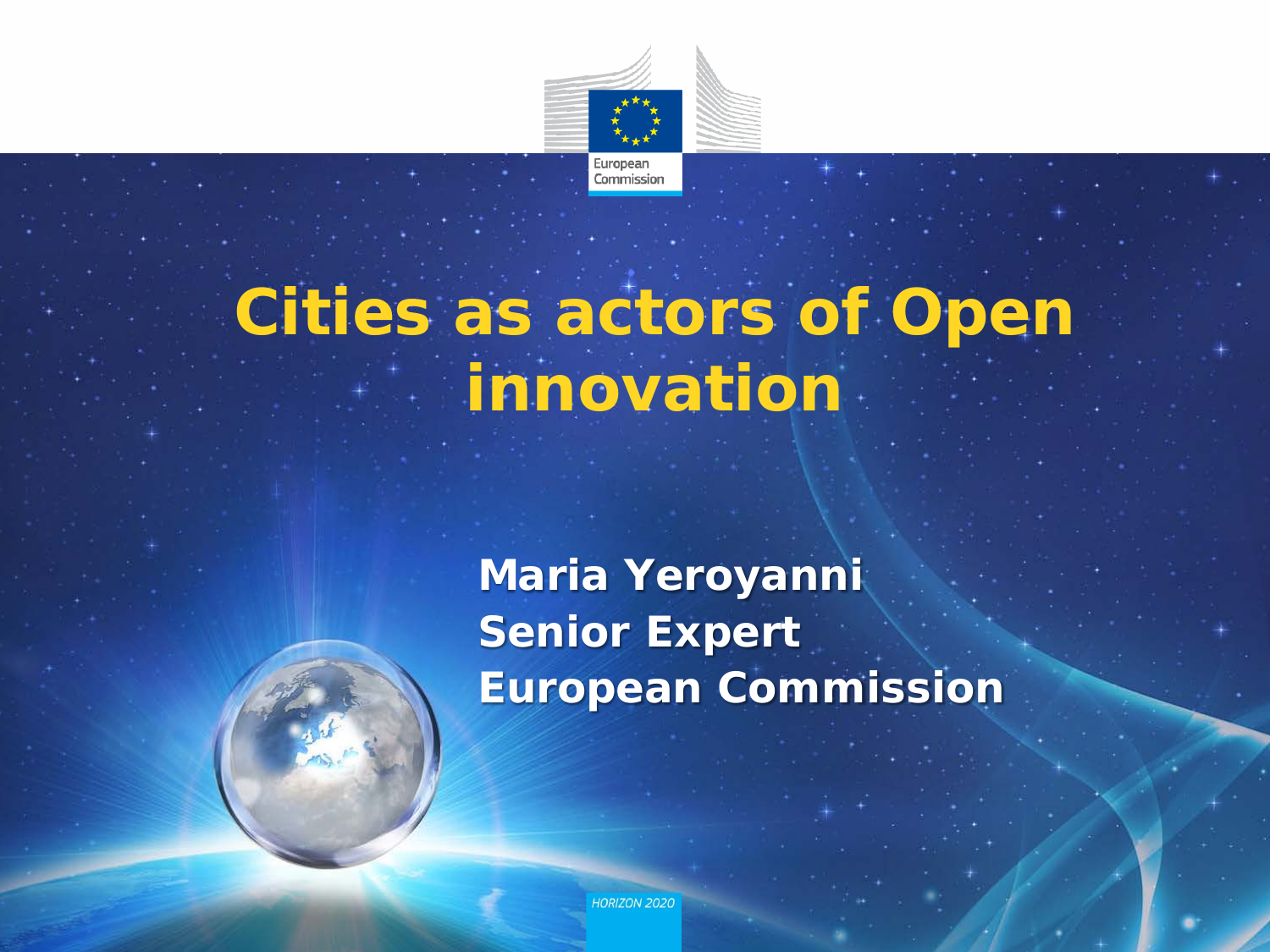

## **EU R&I actions to Innovate Cities in Europe and the World**

- **The new Urban Agenda calls for** international cooperation between cities in the field of Smart and Sustainable cities
- The EU is investing on H2020 demonstration multi-stakeholder projects on cities as urban living labs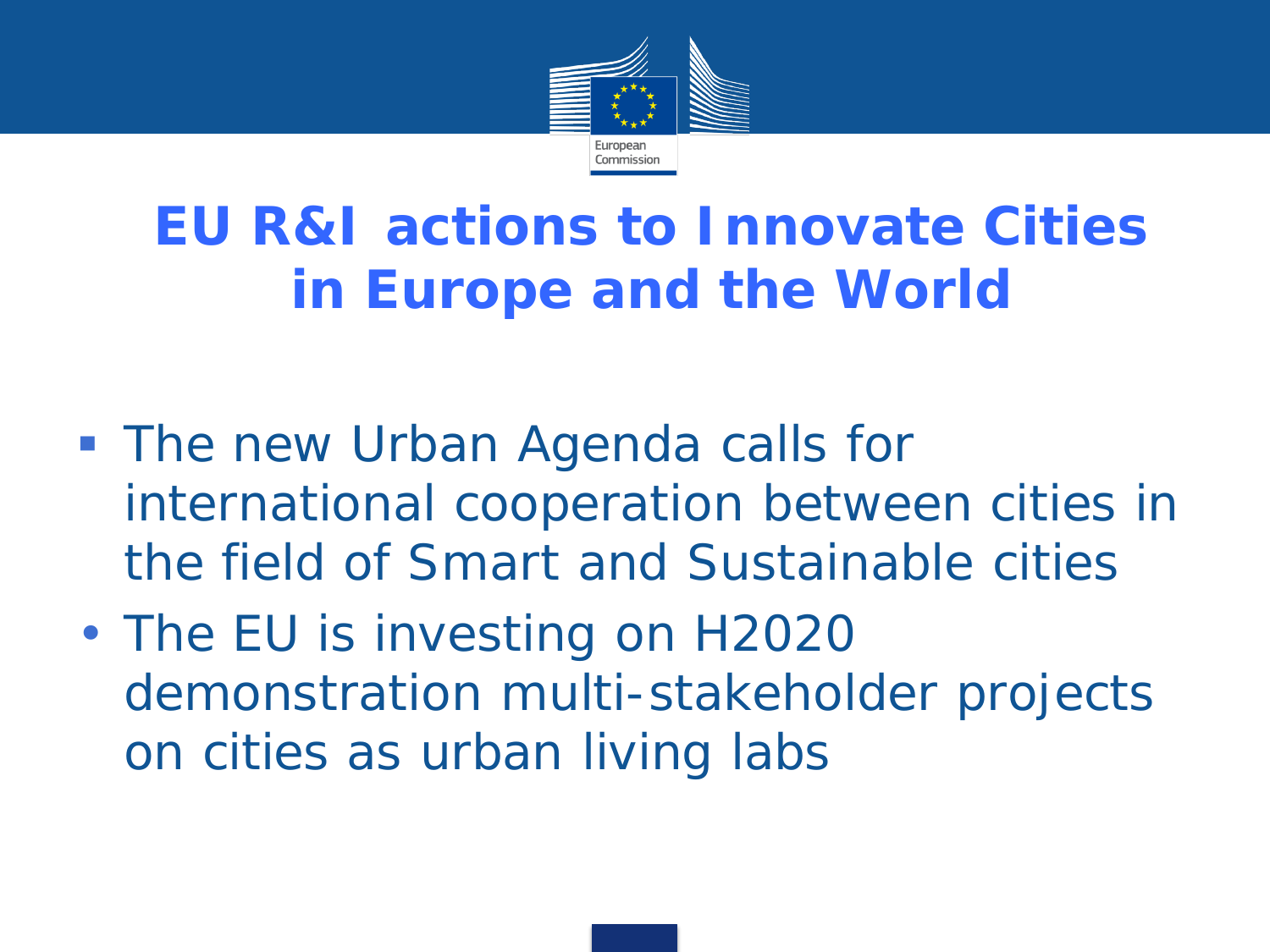

#### **EU R&I actions to Innovate Cities in Europe and the World**

- H2020 projects: budget €10-15m and consortia of 25-35 participants (cities and municipalities, SMEs, Academia, NGOs)
- Open to the World, to provide evidence on the socio-economic and environmental benefits of systemic solutions that combine technological, digital, social and nature-based innovation
- Min. 70 cities from Europe but also Global cities from e.g. China, Brazil, Ecuador, Argentina, India, US, Canada.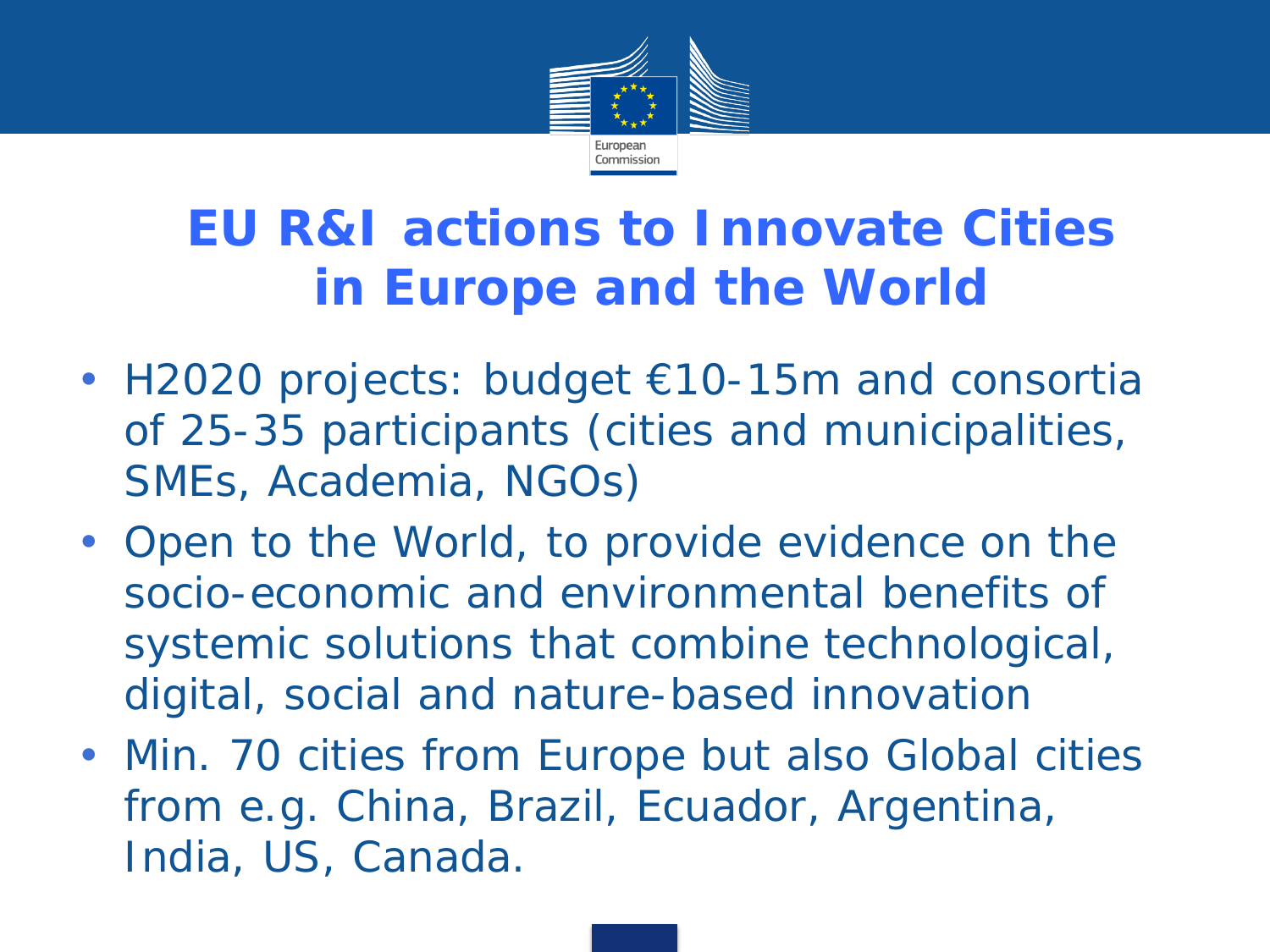

## **EU H2020 calls to Innovate Cities in Europe and the World**

- **Example 20 Feature Climate and Water Resilient cities**
- **Urban generation**
- **New business and governance models**
- **EX Circular and regenerative cities**
- **Healthy cities**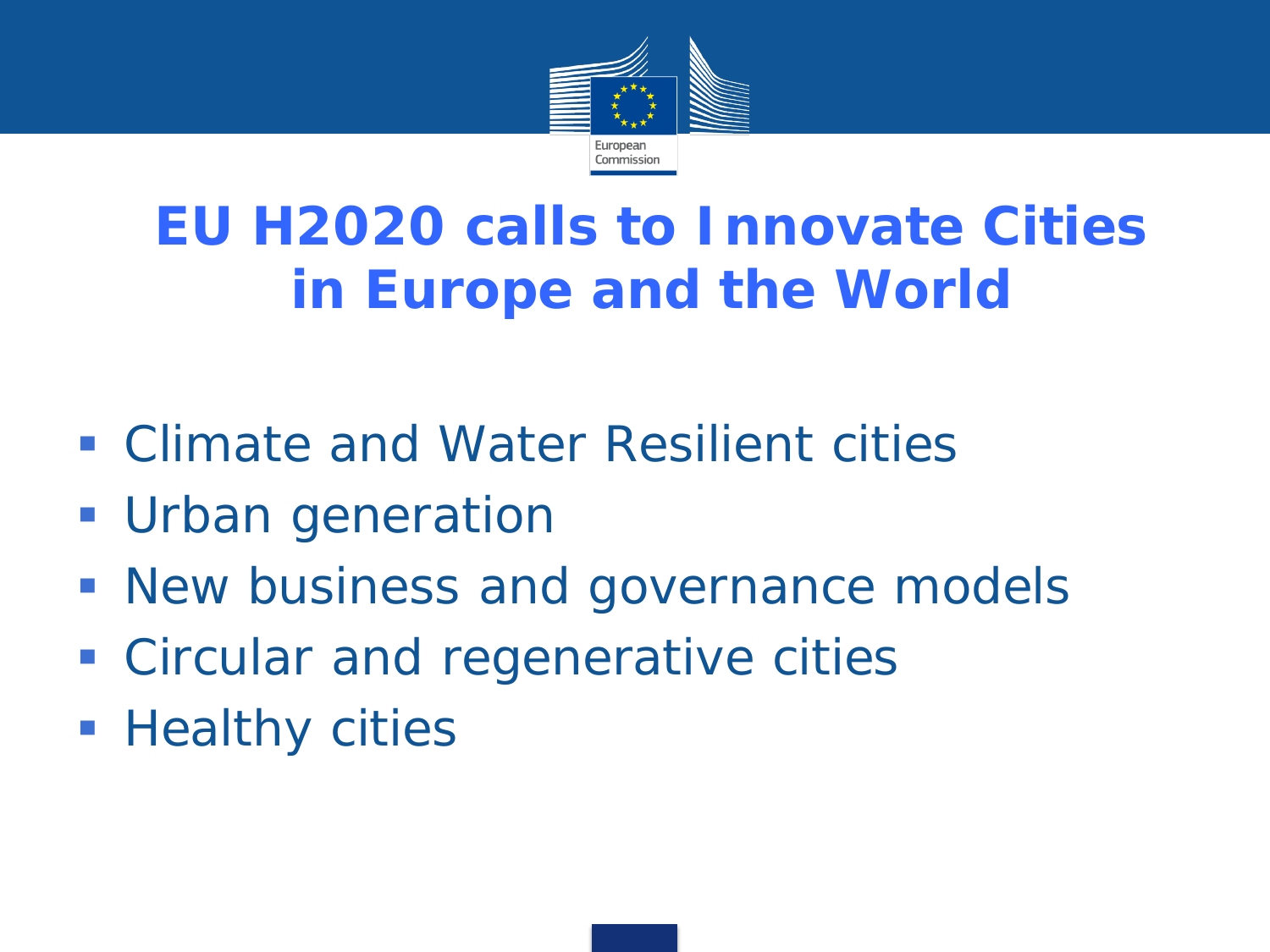

#### **Horizon 2020: A community of practice on NBS**

| <b>EKLIPSE NBS EWG</b> | <b>CSA</b> | SC5-09-2014               | European Knowledge and Learning Mechanism to<br>Improve the Policy-Science-Society Interface on<br><b>Biodiversity and ESS</b> |
|------------------------|------------|---------------------------|--------------------------------------------------------------------------------------------------------------------------------|
| <b>INSPIRATION</b>     | <b>CSA</b> | SC5-10b-2014              | Towards a strategic research agenda on soil, land-<br>use and land management in Europe                                        |
| <b>ThinkNature</b>     | <b>CSA</b> | SC5-10-2015               | Development of a multi-stakeholder dialogue<br>platform and Think tank to promote innovation with<br>Nature based solutions    |
| <b>NAIAD</b>           | <b>RIA</b> | SC5-9-2015                | Insurance Value of Nature                                                                                                      |
| <b>Nature4Cities</b>   | <b>RIA</b> | SCC-03-2015               | New governance, business, financing models and                                                                                 |
| <b>Naturvation</b>     |            | SCC-03-2015               | economic impact assessment tools for sustainable<br><b>cities with NBS</b>                                                     |
| <b>CONNECTING</b>      | llА        | SCC-02-2016               |                                                                                                                                |
| <b>GROW GREEN</b>      |            | SCC-02-2016               | Demonstrating innovative NBS in cities/ water and                                                                              |
| <b>UNALAB</b>          |            | SCC-02-2016               | climate resilience                                                                                                             |
| <b>Urban GreenUP</b>   |            | SCC-02-2016               |                                                                                                                                |
| <b>BiodivERsA3</b>     |            | <b>ERA-NETSC5-09-2014</b> | <b>Consolidating the European Research Area on</b>                                                                             |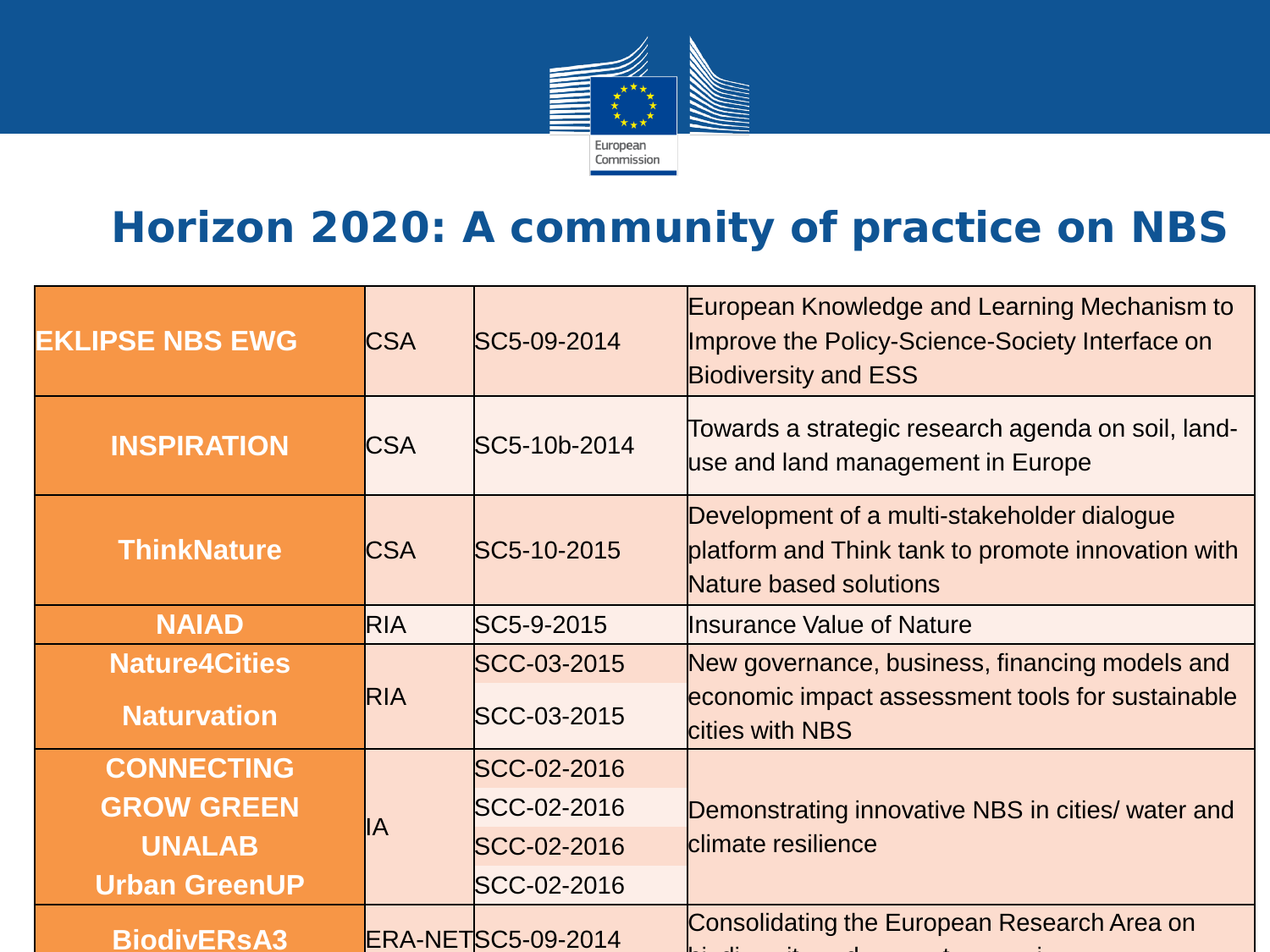

#### **SCC-02-2016 cities involved**



- **CONNECTING:** Front runner (red), follower (light red)
- **GROWGREEN:** Front runner (green), follower (light green)
- **UNALAB: Front** runner (blue), follower (light blue)
- **URBAN GREEN UP:** Front runner (purple), follower (light purple)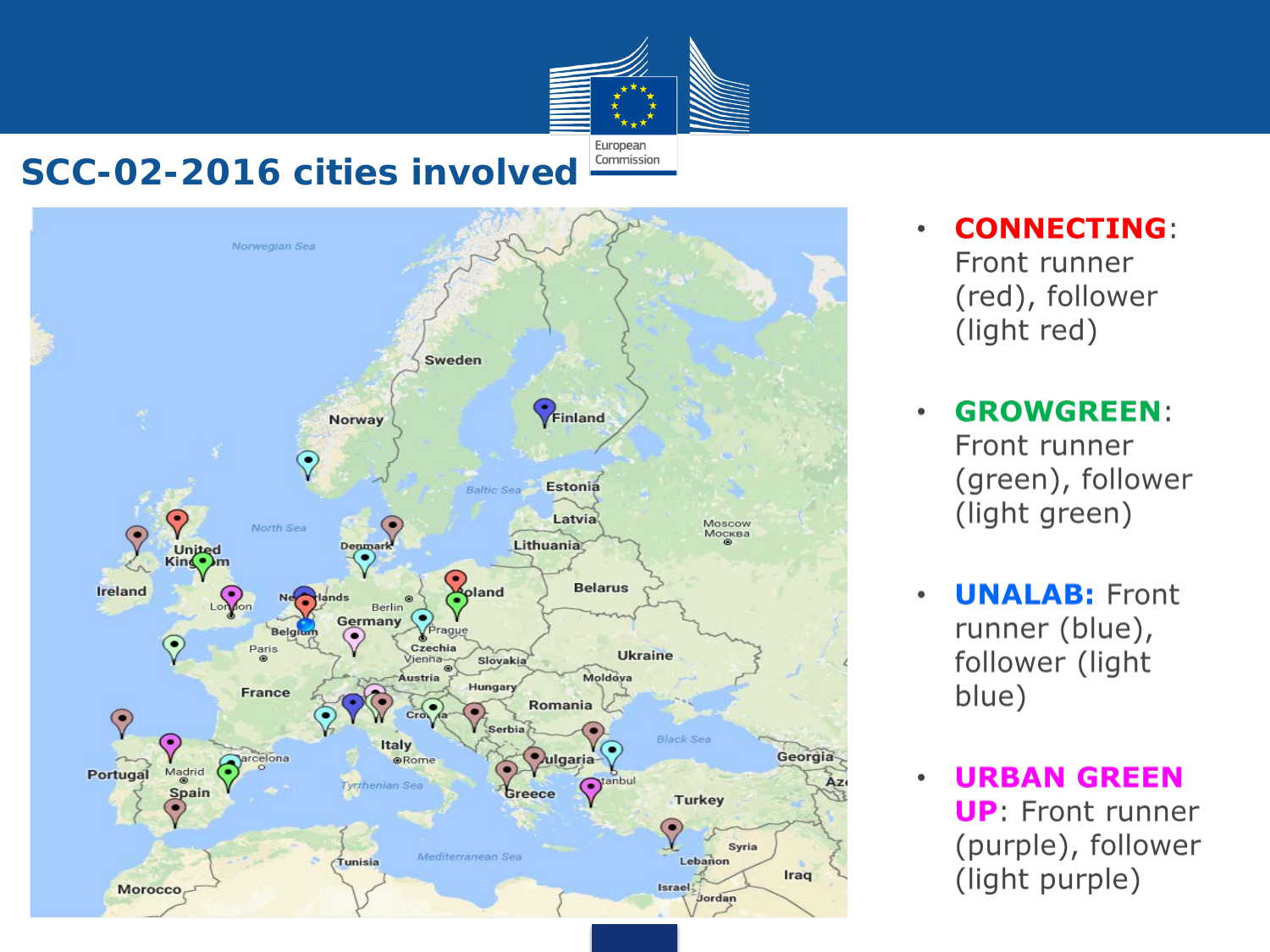

#### **SUGI Eranet**

SUGI Eranet represents a successful example of how to bring together fragmented research across the Globe

- **Find innovative solutions and develop nexus strategies** for Food-Energy and Water challenge
- align the strategic R&I agenda on cities of the Belmont Forum and the Joint Programming Initiative - JPI Urban Europe to produce a truly international approach and solutions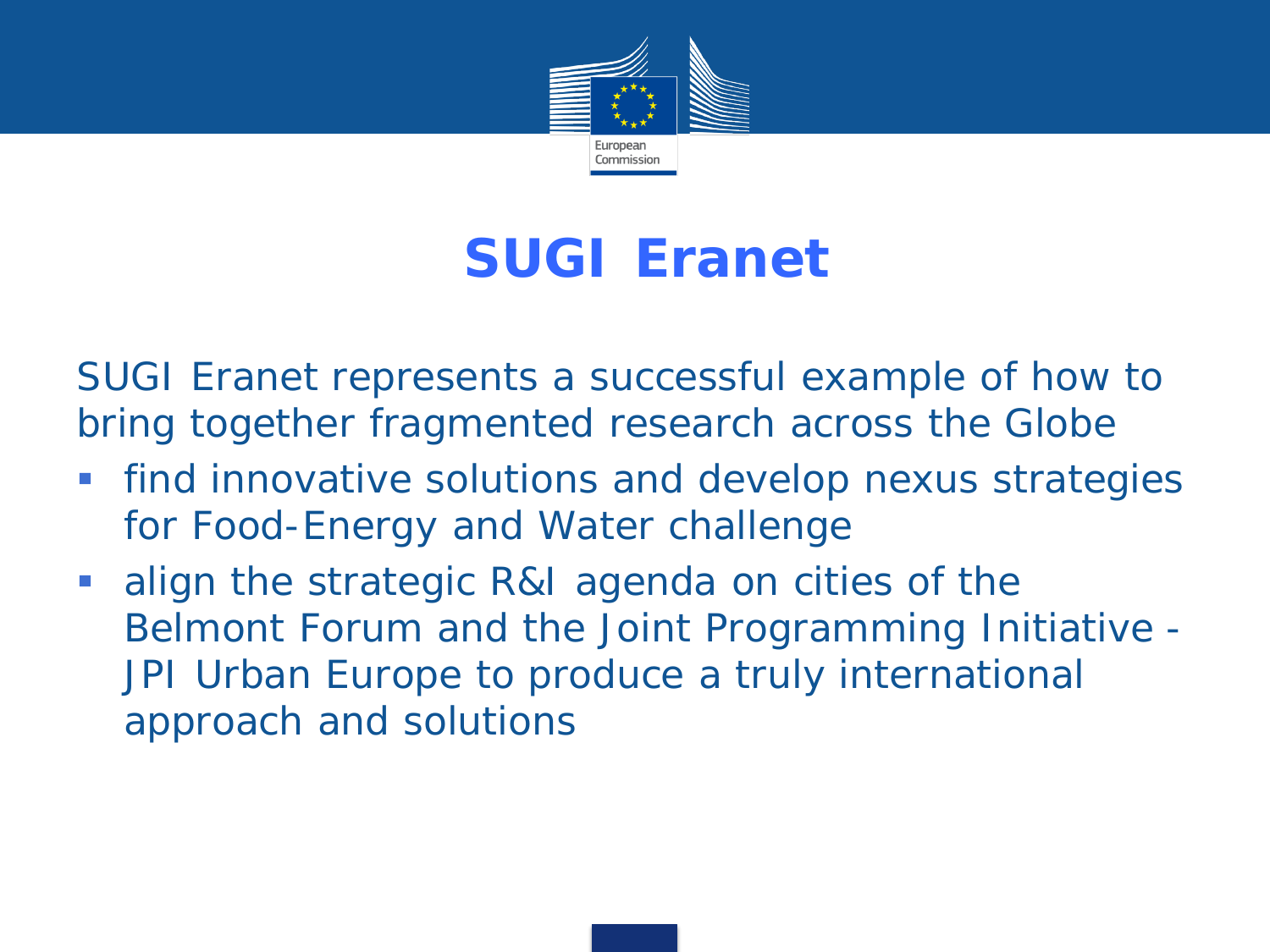

# **H2020 Smart & Sustainable Cities – ongoing and upcoming**

- CE-SC5-03-2018: Demonstrating systemic urban development for circular and regenerative cities;
- SC5-14-2019: Visionary and integrated solutions to improve well-being and health in cities;
- SC5-20-2019: Transforming historic urban areas and/or cultural landscapes into hubs of entrepreneurship and social and cultural integration.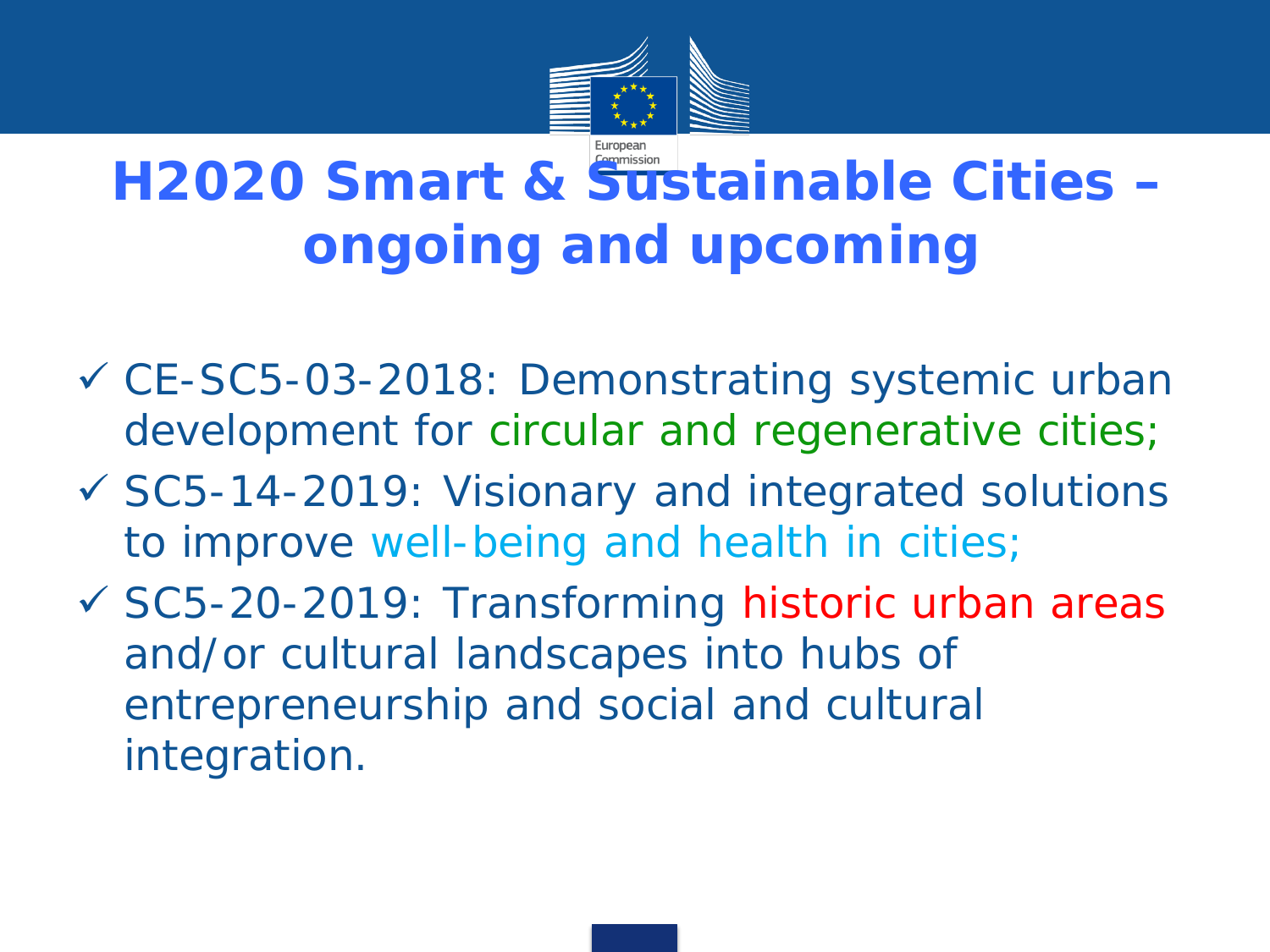

#### **EU SRIA Innovating Cities - Expert Group**

- EC RTD is launching a High Level Expert Group to help the Commission in formulating a SRIA-Strategic Research and Innovation Agenda
- to foster a **cross-sectorial** 'urban ecosystem' framework that can help **guide investment in EU** R&I actions for cities, and address **inter-linked urban challenges** related to mobility, energy, climate change, water, waste, resource efficiency, pollution, health, well-being and social inclusion.
- help translate the political targets set out in international urban policy frameworks into challenge-based R&I solutions, liaise with JPI UE, Eranets
- 11 experts, working between June 2018-April 2019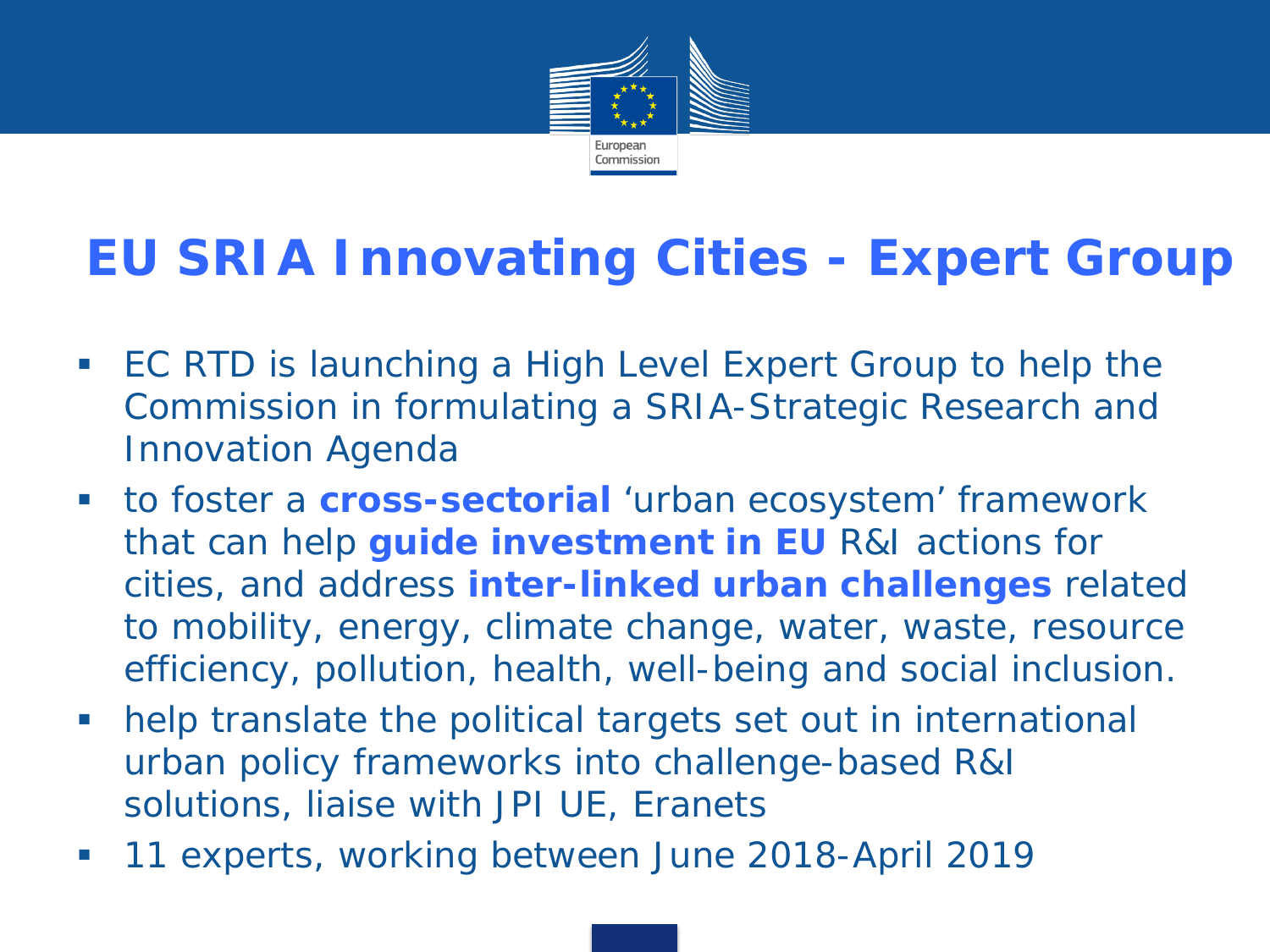

# **FP7 Policy Review reports**

- **Project Review of 41 EU Funded FP7 projects** *available end of June*
- **Existing Thematic Reports: Energy** Transition, Resource Efficiency, Food and Circular Economy, Air Quality and Health, Mobility, Sustainable Land Use and NBS Solutions, Well-being and Diversity, SocialInnovation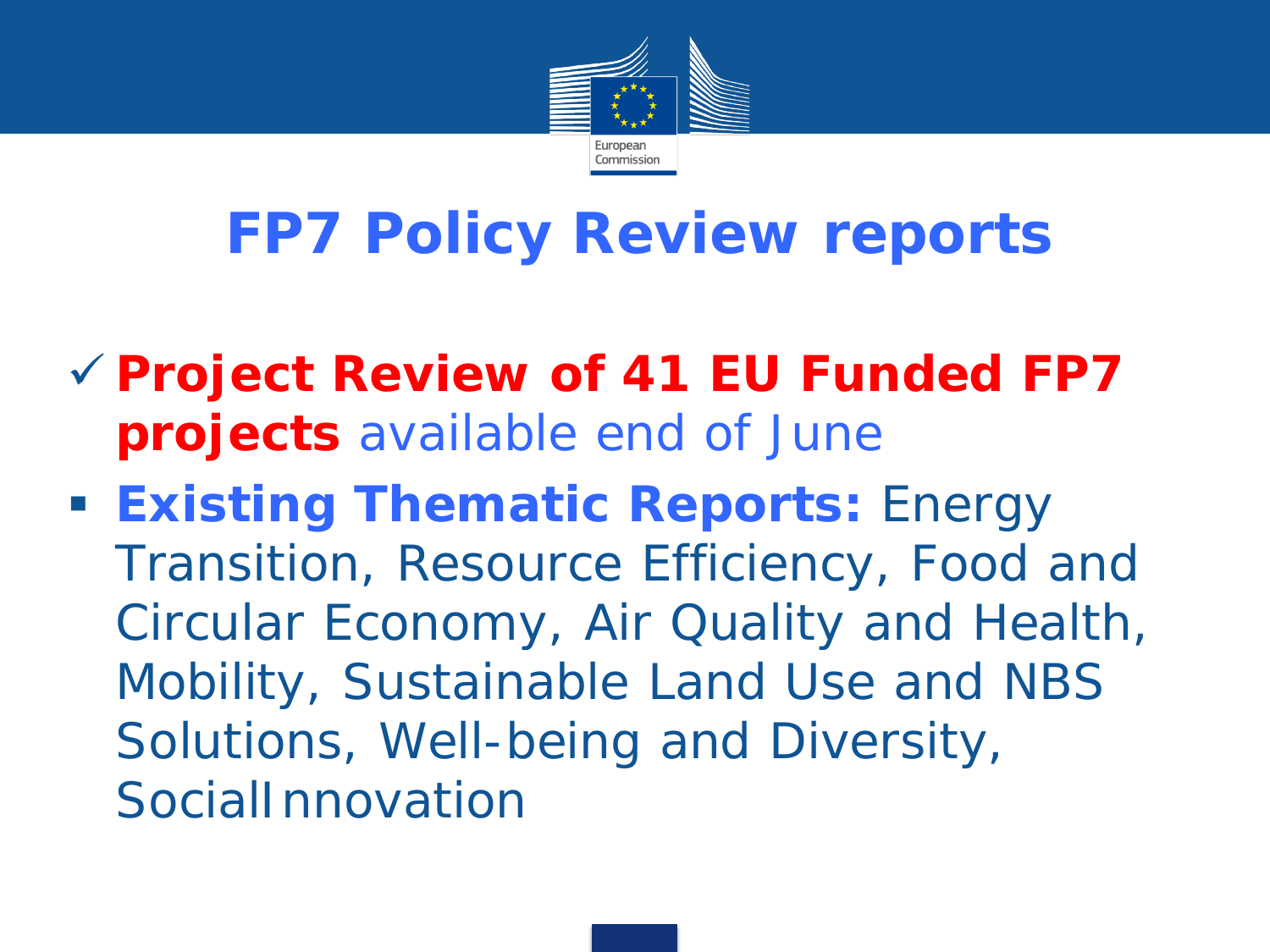

# **Innovating Cities Outreach**

- Innovating Cities web page *[\(http://www.test.ec.europa.eu/research/environ](http://www.test.ec.europa.eu/research/environment/index.cfm?pg=future_cities) ment/index.cfm?pg=future\_cities*
- Commission TOPIC PAGE <https://ec.europa.eu/info/events/cities> YEARLY MAPPING REPORT
- <https://publications.europa.eu/s/fGbs>
- executive one pager summary of this report: <http://europa.eu/!NU39Mx>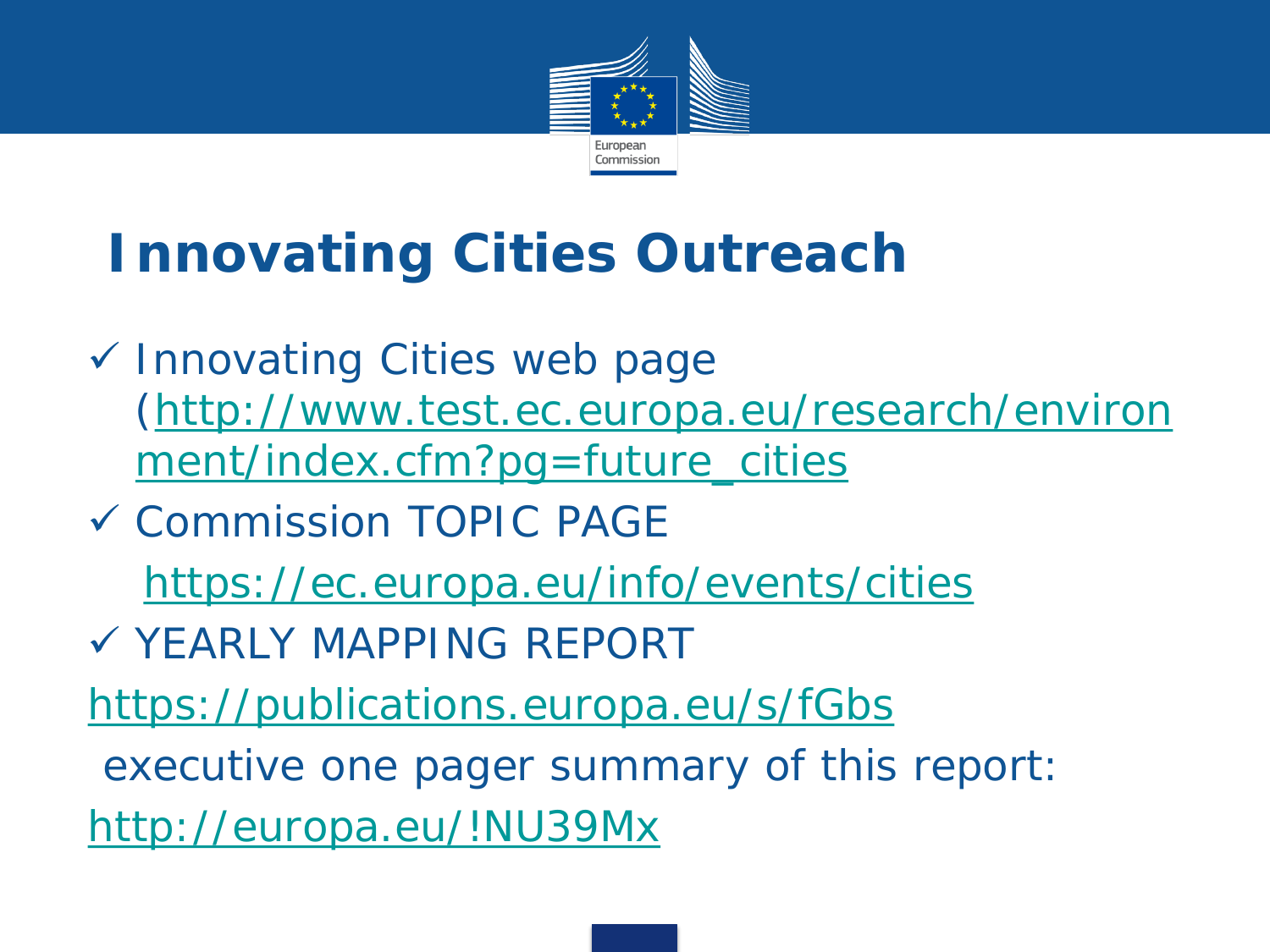

## **R&I FP7 Urban SUCCESS Stories to be published end of June**

 *Investing in European Success: Innovating Cities in Europe and worldwide (to be online by end of June)* 

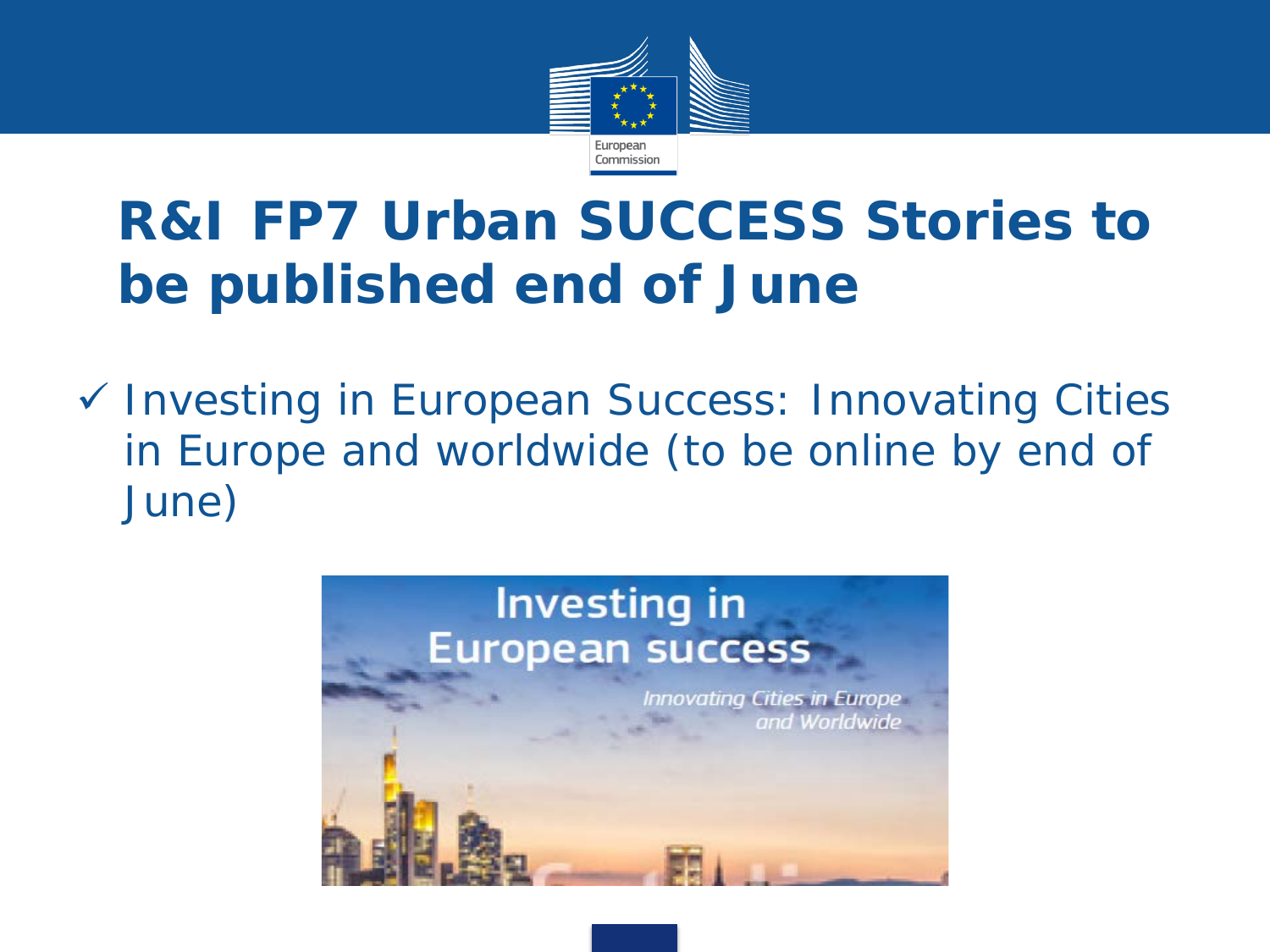

# **International Cooperation**

- EU-CELAC Task Force on sustainable urban development
- Second Brazil Dialogue: International conference 9-10 July in Brasilia
- Belmont Forum / JPI Urban Europe ERANET SUGI on Food-Water-Energy Nexus
- Cooperation with UN Habitat
- EU-China Sustainable Urbanisation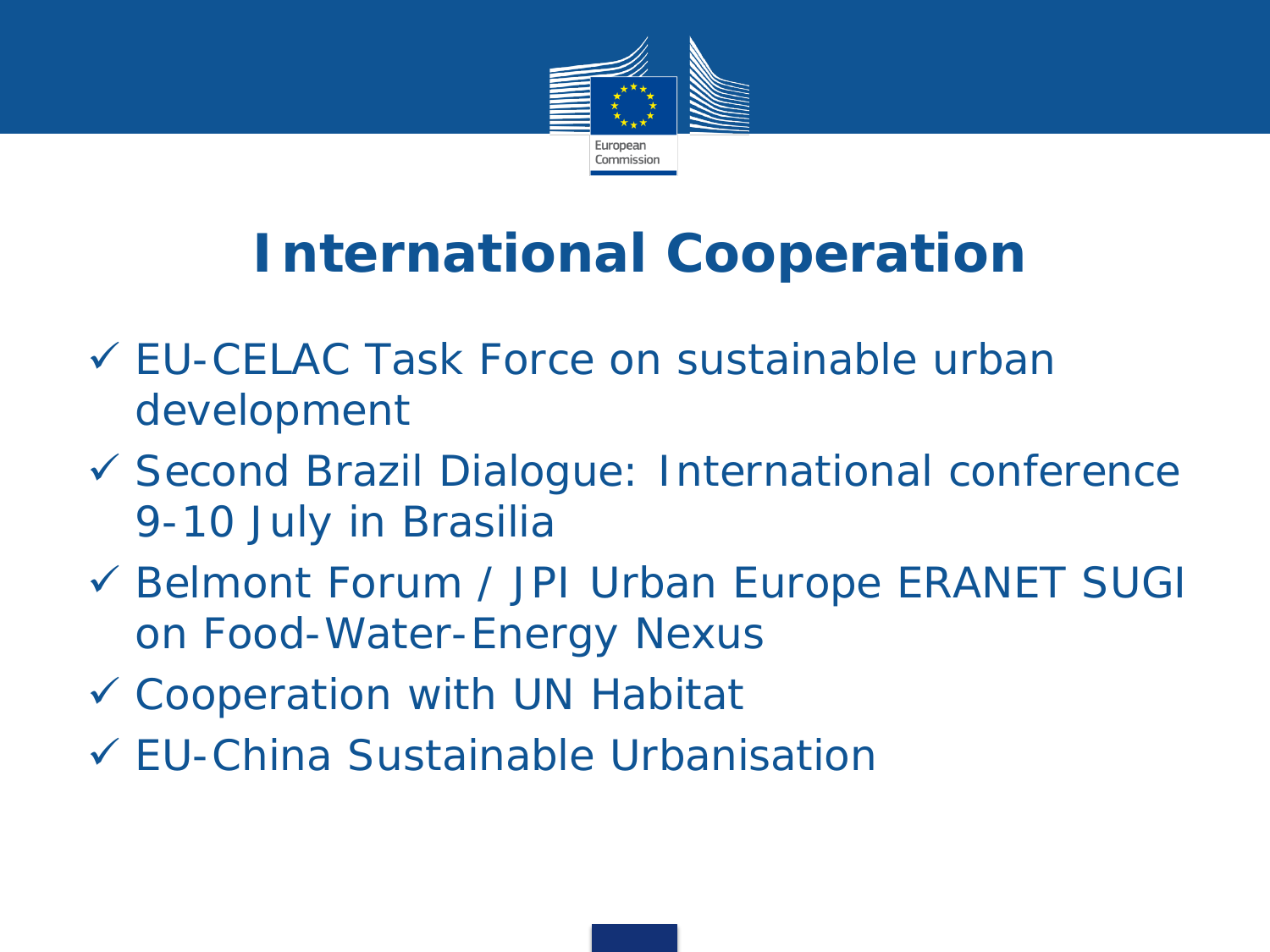

## **Future Events on Innovating Cities**

- FabCity Summit 2018, Paris, 11 July: "EU R&I Actions for Sustainable Urban Development"
- European Week of Cities and Regions:Cities Session " Who owns the right to the city?
- Cultural Heritage Summit 18-19 June, Berlin on adaptive re-uses of heritage buildings;
- JPI Urban Europe future events